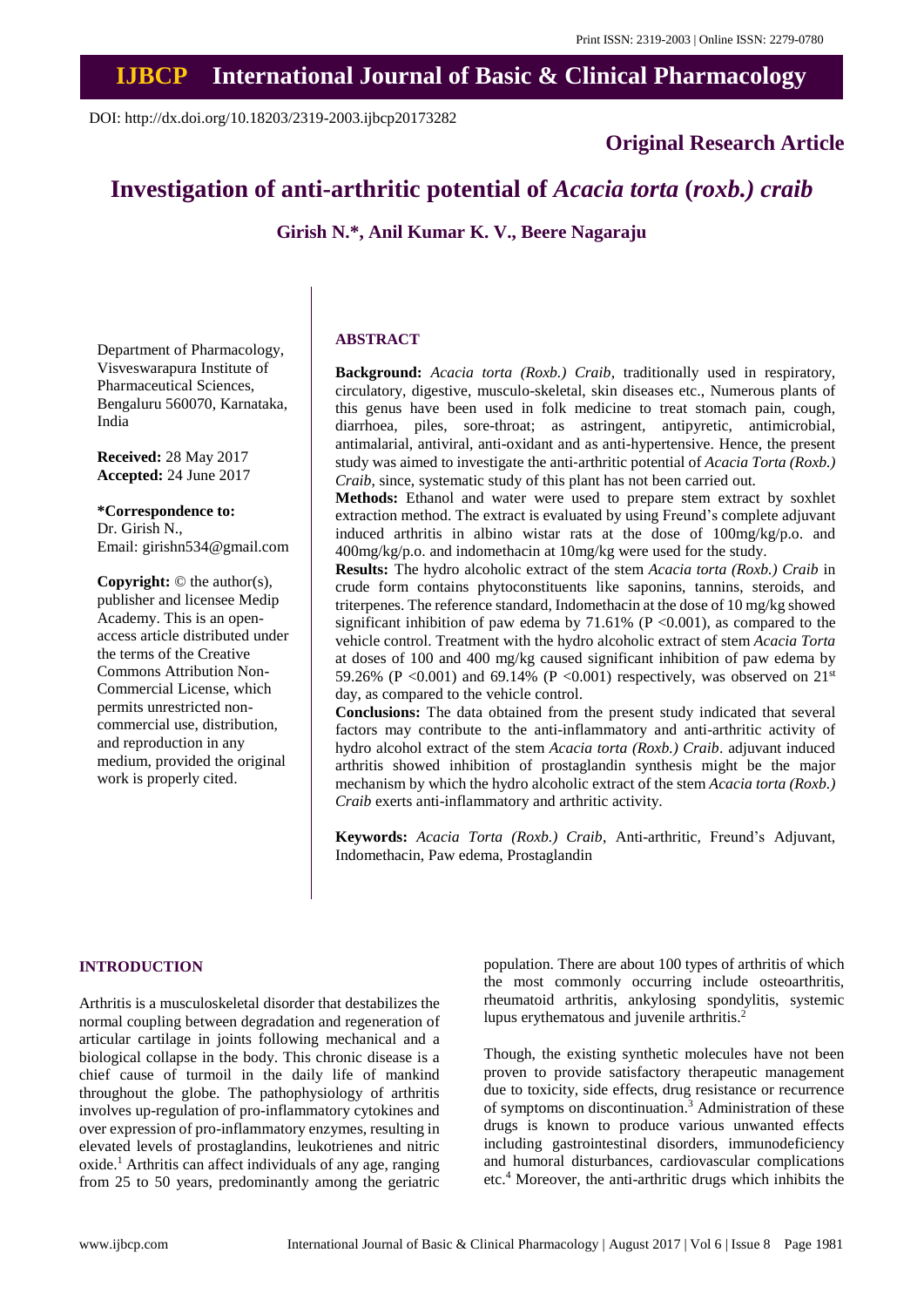pro-inflammatory markers, like tumor necrosis factors (TNF- $\alpha$ ), interleukin-1 (IL-1) and interleukin-6 (IL-6) has life threatening side effects, and their long-term risk is not very much known, hence, limiting their clinical use for long-term basis.<sup>5</sup>

Hence, there is an urgent need to identify an alternative treatment options for arthritis. There is a continuous search for alternative; safe and effective anti arthritic agents is persisting especially from natural sources. <sup>6</sup> Amongst the various experimental animal models of arthritis, complete Freund's adjuvant (CFA) induced poly-arthritis is one of the established methods which mimics the human pathophysiological state, including chronic swelling in multiple joints due to accumulation of inflammatory cells, joint cartilage erosion and bone destruction. CFA induces arthritis through altered leukocyte proliferation and differentiation, secretion of cytokines by mononuclear phagocytes, and transient activation and proliferation of CD41 lymphocytes. 7

*Acacia torta (Roxb.) Craib,* an important medicinal plant, is commonly known as Aadaari, Lataa Khadira has traditionally used in cough, bronchitis, dysentery, tubercular fistula, measles, inflammation, sepsis (skin diseases) and in emmenagogue.<sup>8,9</sup> The extract contains tannins, saponins, steroids, triterpenoids and alkaloids. It was observed that crude extract of *Acacia Torta* (Roxb.) Craib exert anti-inflammatory activity in rats. Several plants of this genus have been used in folk medicine to treat stomach pain, cough, diarrhoea, piles, sore-throat, as astringent, antipyretic, antimicrobial, antimalarial, antiviral, anti-oxidant, anti-hypertensive and as liver tonic. 10,11 *Acacia Torta (Roxb.) Craib* has been traditionally used in Maharashtra, Kerala, Karnataka and in Himalayas for the treatment of inflammation and rheumatism. However, systematic study of this plant has not been carried out for the anti-inflammatory activity. Therefore, present study was undertaken to investigate anti-arthritic potential of stem of *Acacia Torta (Roxb.) Craib* bark extract against Freund's complete adjuvant induced arthritis in rats.

# **METHODS**

# *Plant material*

*Acacia torta (Roxb.) Craib* stem bark was selected for the present study. The plant belonging to family Mimosaceae was collected from the Savandurga state forest of Karnataka. The plants were authenticated by Dr. V. Rama Rao, Central Council for Research in Ayurvedic Sciences, Ministry of AYUSH, Govt. of India, G.C.P. Annexe, Ashoka Pillar, Jayanagar, Bengaluru.

# *Preparation of extract*

The air dried and powdered stem of *Acacia Torta* (Roxb.) Craib were successively extracted with alcohol and water in a soxhlet apparatus.

#### *Preliminary phytochemical screening*

Qualitative phytochemical investigation of hydro alcoholic extract of stem *Acacia torta* was carried out using standard test of different phytochemicals e.g. alkaloids, glycosides, flavonoids etc.

#### *Animal care and maintenance*

Albino rats of either sex weighing between (150-200g) were procured from animal house of Visveswarapura Institute of Pharmaceutical Sciences, Bengaluru for experimental purpose. The animals were acclimatized to laboratory conditions for 7 days. The animals were supplied with commercially available standard diet. Water was allowed *ad libitum* under hygienic conditions. The animals were grouped in cages in an air conditioned room at the temperature of 22±1**°**C with 12 h light and dark cycle. The ethical guidelines for the investigation of the animals used in experiment were followed in all the tests.

#### *Acute oral toxicity studies*

The acute toxicity of stem extracts of *Acacia torta (Roxb.) Craib* was determined by using female albino rats of weight between (180-200)g, maintained under standard conditions. The animals were fasted for 12 hr prior to the experiments. Animals were administered with single dose of stem extracts of *Acacia torta* (Roxb.) Craib and observed for its mortality up to 48 hr study period (short term toxicity). Based on the short-term toxicity profile, the next dose was decided as per OECD guidelines No 423. From the LD50 dose 1/5th dose was selected and considered as high dose. 12

# *Experimental procedure13,14*

Albino Wistar rats of either sex weighing 150-200g were maintained in animal house and they were divided in to 4 groups of 6 animals each. They were acclimatized to housing conditions for at least one week prior to use. Prior to the experimentation they were acclimatized to housing conditions for at least one week period of time to adjust to the new environment providing with food and water and *ad libitum*. The experimental protocol was for twenty one days. Institutional animal Ethical Committee approval was obtained before carrying out this experiment.

- *Group I:* Control, animals were treated with 10% Tween-80 p.o
- *Group II:* Standard group, animals were treated with 10mg/kg Indomethacin p.o for twenty one days.
- *Group III:* Animals were treated with 100mg/kg b wt. p.o of hydro alcoholic extract of stem Acacia torta for twenty one days.
- *Group IV:* Animals were treated with 400mg/kg b wt. p.o of hydro alcoholic extract of stem Acacia torta for twenty one days.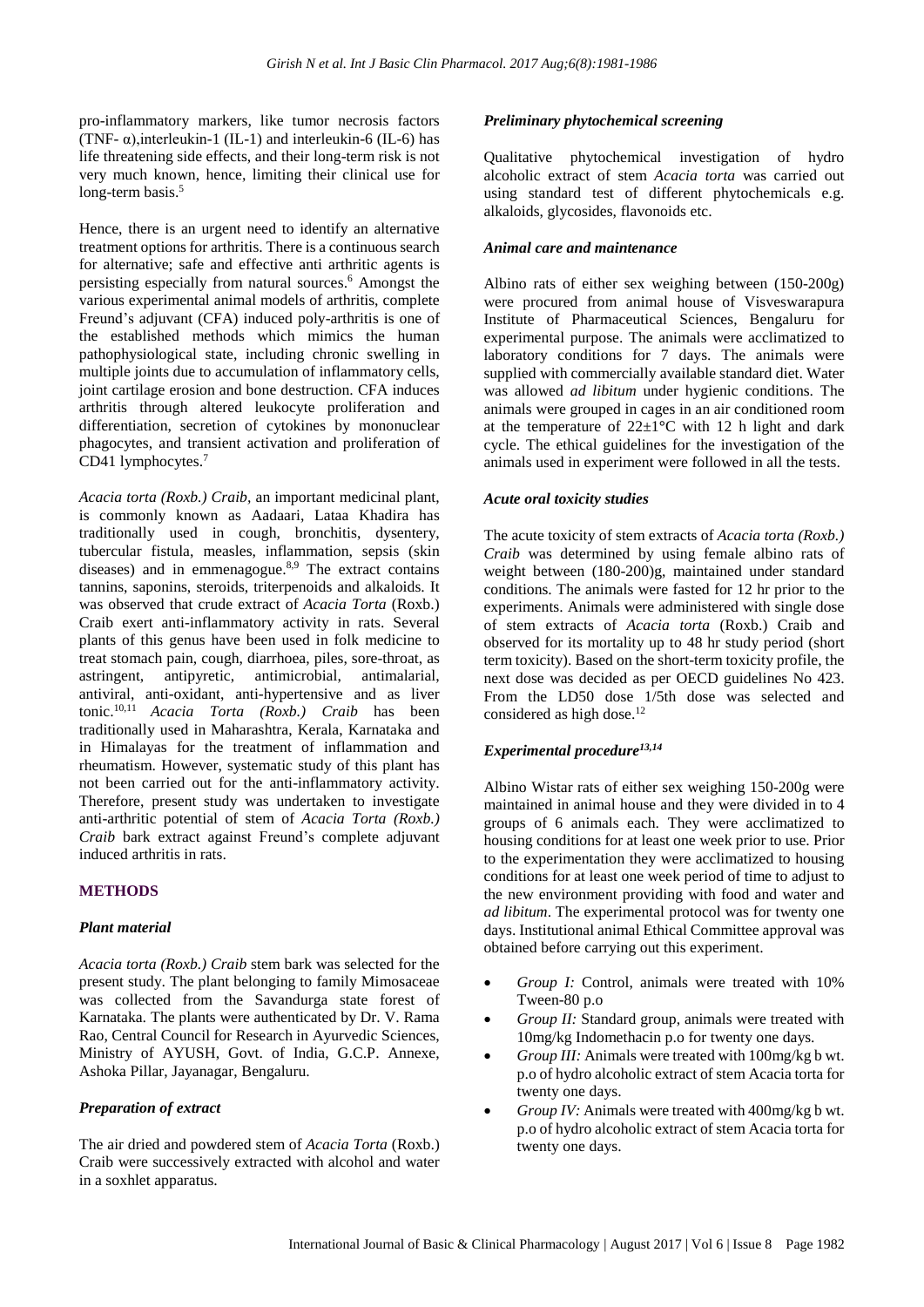#### *Induction of arthritis*

The experimental protocol was for 21 days and on day one, Arthritis was induced in all groups of rats by injecting 0.1ml Complete Freund's Adjuvant emulsion into the subplantar surface of right hind paw.

#### *Paw volume*

Measurement of paw volume was made on day 0, 4, 8, 14 and 21 using mercury plethysmograph. The percentage inhibition of oedema paw volume was evaluated, compared with vehicle control.

#### *Arthritic score*

The arthritis morphological feature of like redness, swelling and erythema 19, was monitored by set visual criteria as follows: normal paw  $= 0$ , mild swelling and erythema of digits  $= 1$ , swelling and erythema of the digits  $= 2$ , severe swelling and erythema  $= 3$ , gross deformity and inability to use the  $limb = 4$  on respective days.

#### *Statistical analysis*

Results were expressed as mean±SEM. Statistical significance was assessed using One-way and single measures of Analysis of variance (ANOVA) followed by Dunnett's comparison tests. \*\*\*P <0.001 and \*\*P <0.01 was considered as significant Vs control.

#### **RESULTS**

#### *Acute oral toxicity study*

The acute toxicity studies reveal that the hydro alcoholic extract of stem *Acacia torta* (Roxb.) Craib were found to be non-toxic at dose of 2000mg/kg and the extracts were found to be safe at dose of 2000mg/kg. Hence 2000mg/kg was the maximum tolerable dose considered for the hydro alcoholic extract. Thereby the screening doses selected for systemic administration of test extracts for organ protective activities are:

- The hydro alcoholic extract of stem Acacia torta -100mg/kg (1/20th of the 2000mg)
- The hydro alcoholic extract of stem Acacia torta 400mg/kg (1/5th of the 2000mg)

#### *Adjuvant induced arthritis model in Albino Wistar rats*

As shown in Table 2 and Figure 1, the reference standard, Indomethacin at the dose of 10mg/kg showed significant inhibition of paw edema by  $71.61\%$  (P <0.001), as compared to the vehicle control.

#### **Table 1: Preliminary phytochemical screening.**

| <b>Test</b>            | Hydro alcoholic stem<br>extract |
|------------------------|---------------------------------|
| <b>Saponins</b>        |                                 |
| Foam test              | $\ddot{}$                       |
| Bromine water test     | $^{+}$                          |
| Legal's test           | $\ddot{}$                       |
| <b>Tannins</b>         |                                 |
| Ferric chloride test   | $\ddot{}$                       |
| Gelatin test           | $^{+}$                          |
| Lead acetate test      | $\ddot{}$                       |
| <b>Steroids</b>        |                                 |
| Libermann-Buchard test | $\ddot{}$                       |
| Salkowski test         | $^{+}$                          |
| <b>Triterpenes</b>     |                                 |
| Libermann-Buchard test | $^{+}$                          |
| Salkowski test         | $\ddot{}$                       |
| Tschugajen test        | $^{+}$                          |
| <b>Alkaloids</b>       |                                 |
| Mayer's test           | $^{+}$                          |
| Wagner's Test          | $\pm$                           |
| Hager's Test           | $^{+}$                          |
| <b>Flavonoids</b>      |                                 |
| Ferric chloride test   |                                 |
| Lead acetate test      |                                 |
| (+) POSITIVE/PRESENT   | (-) NEGATIVE/ABSENT             |

#### Table 2: Effect of hydro alcoholic extract of Acacia torta (roxb.) craib stem in adjuvant induced arthritis model.

| <b>Treatment</b>             | Mean changes in paw oedema     |                              |                      |                     | % inhibition of paw  |                                  |
|------------------------------|--------------------------------|------------------------------|----------------------|---------------------|----------------------|----------------------------------|
|                              | $Day-0$                        | $\bf\bf\bm{\mathrm{D}}$ av-4 | $\bf Dav-7$          | $Day-14$            | $Day-21$             | swelling on 21 <sup>st</sup> day |
| Vehicle<br>$(10\%$ Tween-80) | $0.26 \pm 0.021$               | $0.73 \pm 0.021$             | $0.86 + 0.033$       | $0.86 \pm 0.033$    | $0.81 + 0.083$       |                                  |
| Indomethacin<br>(10mg/kg)    | $0.63 \pm 0.275$ <sup>\$</sup> | $0.53 \pm 0.021$ ***         | $0.4 \pm 0.025$ ***  | $0.28 \pm 0.016***$ | $0.23 \pm 0.015$ *** | 71.61%                           |
| Acacia Torta<br>(100mg/kg)   | $0.3 + 0.025$ <sup>\$</sup>    | $0.55 \pm 0.022$ **          | $0.61 \pm 0.030$ *** | $0.5 \pm 0.068$ *** | $0.33 \pm 0.069$ *** | 59.26%                           |
| Acacia Torta<br>(400mg/kg)   | $0.36 + 0.061$ <sup>\$</sup>   | $0.56 + 0.210^{**}$          | $0.53 \pm 0.061$ *** | $0.35+0.05***$      | $0.25 \pm 0.047***$  | 69.14%                           |

Values are Mean±SEM, P value \*\*P <0.01, \*\*\*P <0.001, \$ Not significant v/s Control. P-values were calculated by comparing with control by one way measures of ANOVA followed by Dunnett's test.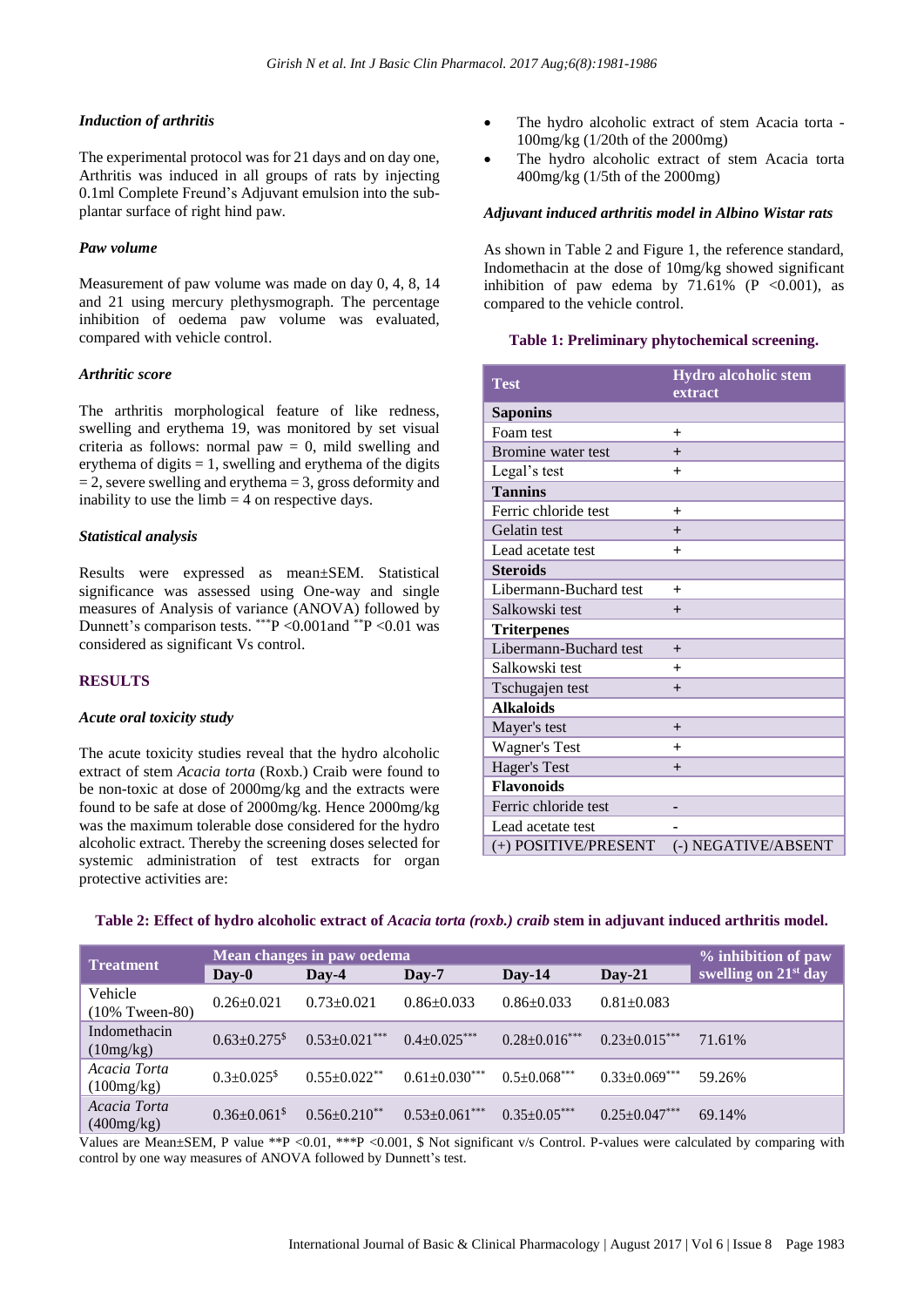Treatment with the hydro alcoholic extract of stem *Acacia Torta* at doses of 100 and 400 mg/kg caused significant inhibition of paw edema by  $59.26\%$  (P <0.001) and 69.14% (P < 0.001) respectively, was observed on  $21<sup>st</sup>$  day, as compare to the vehicle control.





# *Evaluation of early soft tissue and bone changes by conventional radiography*

There was a significant difference in the score between groups. By day 21 after sub plantar injection of FCA, swelling of soft tissue appeared in the control group. In the group treated with 100mg and 400mg/kg of hydro alcoholic extract of stem *Acacia torta* there was a statistical and dose dependent reduction in swelling of soft tissue was observed. During the test period, the volume displaced by right hind paw with 100mg and 400mg/kg of hydro alcoholic extract of stem *Acacia torta* was also measured, and it was respectively 0.33±0.069 and 0.25±0.047 as compared to vehicle control. The characteristics changes observed in radiography were as mentioned below and scoring was done accordingly.



**Figure 2 (A and B): X-Ray of 10% tween-80 treated** a a **group after 21 days of Adjuvant injection: Absence of joint space (scoring is '++++') in A and sub-chondral sclerosis (scoring is '++++'); sub-chondral cysts (scoring is '+') and osteophytes (scoring is '+') in B.**

#### **DISCUSSION**

Most of the investigators have reported that inhibition of adjuvant induced arthritis in rats is one of the most suitable test procedures to screen anti-arthritic agents since it closely resembles human arthritis. 15



**Figure 3 (A and B): X-Ray of Indomethacin (10mg/kg)** a a **treated group after 21 days of Adjuvant injection: Reduced joint space (scoring is '++') and irregular articular margin (scoring is '++') in A and subchondral sclerosis (scoring is '+++') and sub-chondral cysts (scoring is '+') can be seen B.**



**Figure 4 (A and B): X-Ray of extract of root Acacia Torta (100mg/kg) treated group after 21 days of Adjuvant injection: Reduced joint space (scoring is '++') and irregular articular margin (scoring is '++') in Age and sub-chondral sclerosis (scoring is '+++') and sub-chondral cysts (scoring is '++') in B.**



**Figure 5 (A and B): X-Ray of extract of root Acacia** a a**Torta (400mg/kg) treated group after 21 days of Adjuvant injection: Reduced joint space (scoring is '++') and irregular articular margin (scoring is '++') in A and sub-chondral sclerosis (scoring is '++') and sub-chondral cysts (scoring is '++') in B.**

Paw swelling is one of the major factors in assessing the degree of inflammation and curative efficacy of drugs.<sup>16</sup>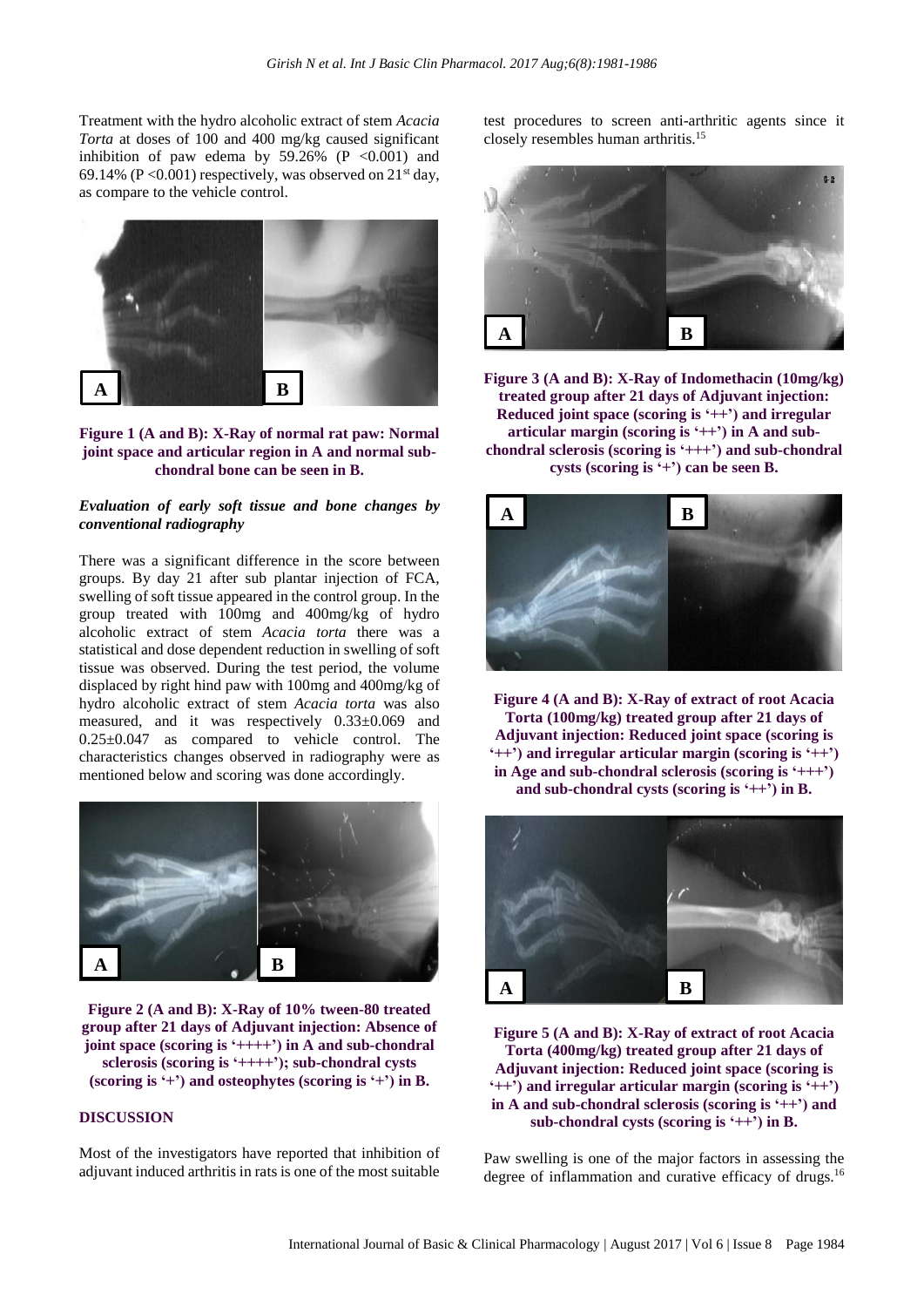Injection of CFA sub plantar into hind paw of rats produces localized inflammation and an immediate swelling (primary inflammation) was produced which is followed by secondary inflammation after 8-12 days.<sup>17</sup> Bacterial peptidoglycan and muramyl dipeptide are responsible for its induction. <sup>18</sup> It occurs through cell mediated-autoimmunity by structural mimicry between mycobacteria and cartilage proteoglycans in rats.<sup>19</sup> Standard indomethacin and extract of stem *Acacia torta (Roxb.) Craib* significantly suppressed the second phase of CFA induced inflammation.

Conventional radiography is still an important tool commonly used for the detection and quantification of destruction in arthritis. The ability to identify early changes in rheumatoid arthritis or other inflammatory joint disease is crucial for both the prognosis and treatment strategy. It has been demonstrated that early treatment significantly delays joint destruction. In addition, the bone changes in animal model of rheumatoid arthritis are usually too minute to be clearly assessed by conventional radiography. In the group treated with hydro alcoholic extract of stem *Acacia torta (Roxb.) Craib* and indomethacin, dose dependent reduction in swelling of soft tissue, reduced joint space, correction of irregular articular margin and normalisation of sub-chondral sclerosis was observed. 20

### **CONCLUSION**

The data obtained from the present study indicated that several factors may contribute to the anti-inflammatory and anti-arthritic activity of hydro alcohol extract of the stem *Acacia torta (Roxb.) Craib.* Adjuvant induced arthritis showed inhibition of prostaglandin synthesis might be the major mechanism by which the hydro alcoholic extract of the stem *Acacia torta (Roxb.) Craib* exerts anti-inflammatory and anti-arthritic activity.

*Funding: No funding sources Conflict of interest: None declared*

*Ethical approval: The study was approved by the Institutional Ethics Committee*

#### **REFERENCES**

- 1. Meyer DM, Jesson MI, Li X, Elrick MM, Shippy CLF, Warner JD, et al. Anti-inflammatory activity and neutrophil reductions mediated by the JAK1/JAK3 inhibitor, CP-690,550 in rat adjuvant-induced arthritis, Journal of Inflammation. 2010;7(41):112-6.
- 2. Bang JS, Oh DH, Choi HM. Anti-inflammatory and antiarthritic effects of piperine in human interleukin 1 stimulated fibroblast-like synoviocytes and in rat arthritis models. Arthritis Research and Therapy. 2009;11(2):1-9.
- 3. Bansod MS, Kagathara VG, Pujari RR, Patel VB, Ardeshna HH. Therapeutic effect of a poly-herbal preparation on adjuvant induced arthritis in wistar rats,

International Journal of Pharmacy and Pharmaceutical Sciences. 2011;3(2):186-92.

- 4. Ahmed S, Anuutiyo J, Malemud CJ, Haqqi TM. Biological basis for the use of botanicals in osteoarthritis and rheumatoid arthritis: a review, Evidence-Based Complementary and Alternative Medicine. 2005;2(1):301-8.
- 5. Thite AT, Patil R, Naik SR. Anti-arthritic activity profile of methanolic extract of Ficus bengalensis: Comparison with some clinically effective drugs, Biomedicine & Aging Pathology. 2014;3(4):207-17.
- 6. Koli C, Akah PA, Nwafor S. Anti-inflammatory activity of plants, Journal of Natural Remedies. 2003;3(1):1-30.
- 7. Singh S, Majumder DK. Effect of fixed oil of Ocimum sanctum against experimentally induced arthritis and joint edema in laboratory animals, Pharmaceutical Biology. 1996;34(3):218-22.
- 8. Bokhad MN, Rothe SP. An Overview of Medicinally Important Lianas from Dry Deciduous Forest of West vidarbha Region (M.S) India. Bioscience Discovery. 2015;6(2):117-20.
- 9. Girish N, Kumar AKV, Nagaraju B. Evaluation of anti-inflammatory activity of Acacia torta (Roxb.) Craib. International Journal of Experimental Pharmacology. 2017;7(2):39-42.
- 10. Girish N, Kumar AKV, Nagaraju B. Screening of antiinflammatory activity of Acacia torta (Roxb.) Craib using cotton pellet induced granuloma. International Journal of Preclinical and Pharmaceutical Research. 2017;8(2):40-3.
- 11. Mohammad R, Shariq S, Roohi Z, Malik I. Bark of Acacia Arabica-A Nature's Gift: An Overview. Int. Res J. Med Sci. 2014;2(5):20-4.
- 12. OECD/OCDE 423-OECD guideline for testing of chemicals-Acute Oral Toxicity; Acute Toxic Class Method. Adopted: 17th December 2001. Available at: https://ntp.niehs.nih.gov/iccvam/suppdocs/feddocs/oe cd/oecd\_gl423.pdf
- 13. Jubie S, Jawahar N, Koshy R, Gowramma B, Murugan V, Suresh B. Anti-arthritic activity of bark extracts of Alangiumsalviifoliumwang. Rasayan J. Chem. 2008;1:433-6.
- 14. Rajaram C, Reddy RK, Chandra Sekhar K. Evaluation of anti-arthritic activity of Caesalpiniapulcherrimain freund's complete adjuvant induced arthritic rat model. J. Young Pharmacists. 2015;7(2).
- 15. Chatterjee S, Das SN. Anti-inflammatory effect of a poly-herbal drug & its mechanism of action. Indian J. Pharmacol. 1996;28:116-9.
- 16. Begum VH, Sadique J. Long term effect of herbal drug Withaniasomnifera on adjuvant induced arthritis in rats. Indian J Exp Biol. 1988;26:877-82.
- 17. Watnick AS, Sabin C. The effect of clonixin and betamethasone on adjuvant induced arthritis and experimental allergic encephalomyelitis in rats. Japan J. Pharmacol. 1972;22:741-8.
- 18. Crofford LJ, Sano H, Karalis K, Webster EL, Goldmuntz EA, Chrousos GP, et al. Local secretion of corticotropin-releasing hormone in the joints of Lewis